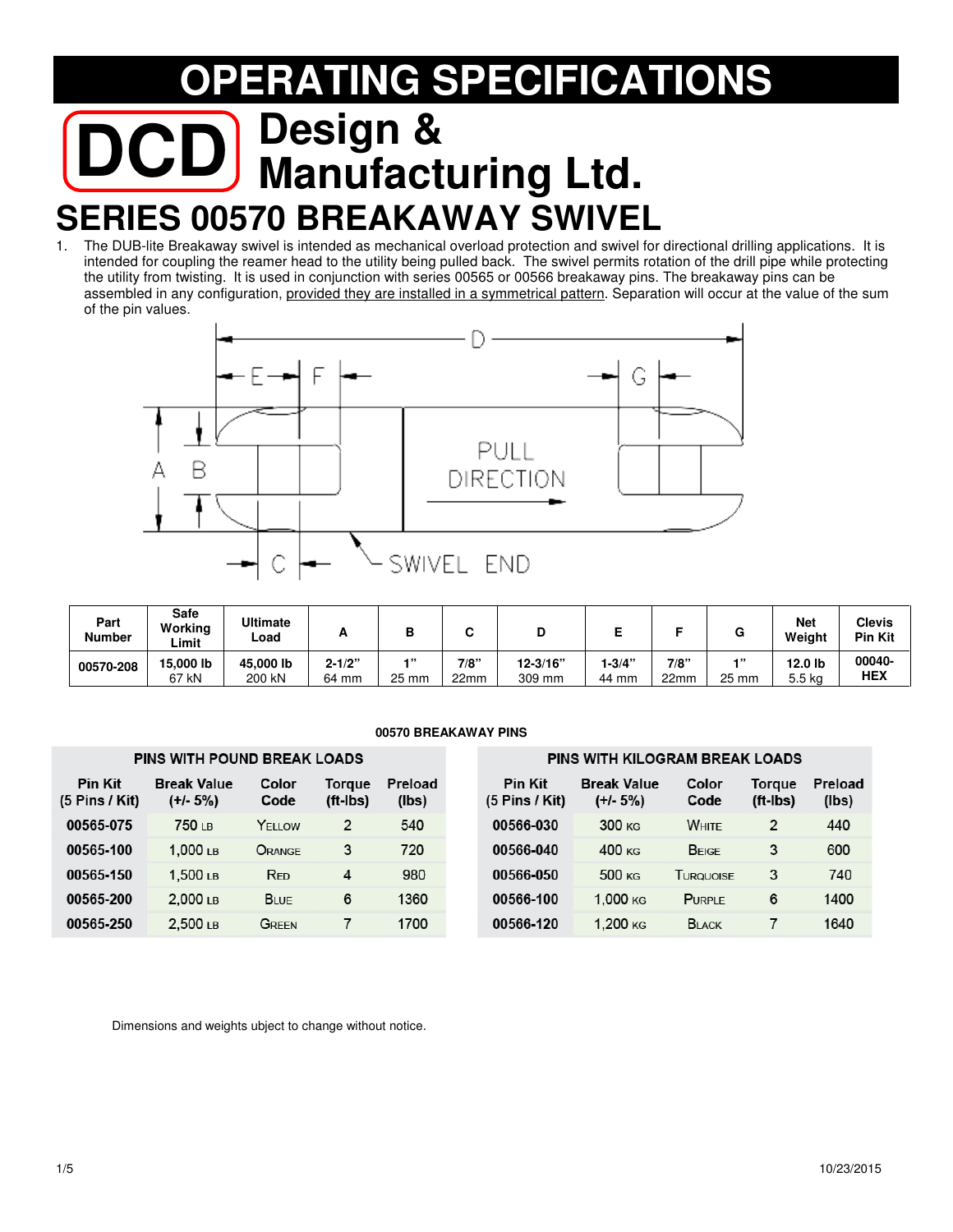# **OPERATING INSTRUCTIONS DCD Manufacturing Ltd. SERIES 00570 BREAKAWAY SWIVEL**



## **INSTALLATION**

1. To install the pins in the unit, first select the break value required, then by referring to the load distribution tables on the following pages, select the proper pin combination.

2. Ensure all parts are clean; insert the pin chamber into the body locating the alignment pin into the small drilled hole.

3. Screw the required Breakaway Pins in the proper locations.

**WARNING: Do not over tighten the pins and ensure they are assembled in a symmetrical manner. Failure to do this may result in distorted values.** 

4. To remove broken pins, use a Phillips screwdriver pressed firmly into the hole of each pin, unscrew broken end out of hole.



1. This product **must not** be used if the pulling mechanism functions in a **counter clockwise rotation**. This will cause the Breakaway Swivel to loosen its assembled condition.



2. Insert the items you want to attach into the clevis ends. Re-insert the clevis pins and ensure they are tightened down securely. .RNING



**!** 



1. An overload condition **will** cause the Breakaway Swivel to separate and release the stored energy of the duct, rope, chain or cable. Make sure that all components of the pulling system are able to withstand the maximum pulling loads. Components not rated for the pull force may break and release the stored energy of the pull. Never use a worn, defective or incomplete component.

2. **Use Breakaway pins once only.** Elongation or stretching of the pins may occur during the first use and we will not guarantee predictable results on subsequent usage.

3. Be prepared for the unexpected. Always use recognized safety practices and wear recognized safety equipment.

The DUB-Lite<sup>®</sup> breakaway swivel is designed to operate only within its specified safe working limit (see *Operating* Specifications). Operation of the DUB Lite® swivel at loads in excess of its **safe working limit** will void the warranty as that may cause permanent bearing damage even though separation due to failure will not occur until the specified **ultimate load** is reached.



**Rotating parts can cause death or serious injury!** Stay well clear. Do not wear loose clothing.



**2015 10/2016 10/2015 10/2015 10/2015 10/2015 10/2016 10/2016 10/2016 10/2016 10/3016 10/3016 10/3016 10/3016 10/3016 10/3016 10/3016 10/3016 10/3016 10/3016 10/3016 10/3016 10/3016 10/3016 10/3016 10/3016 10/3016 10/3016 A swivel is not a universal joint!** It is designed to be used under tension and in centerline of rotation will severely affect the life of the swivel.





**REFERENCE**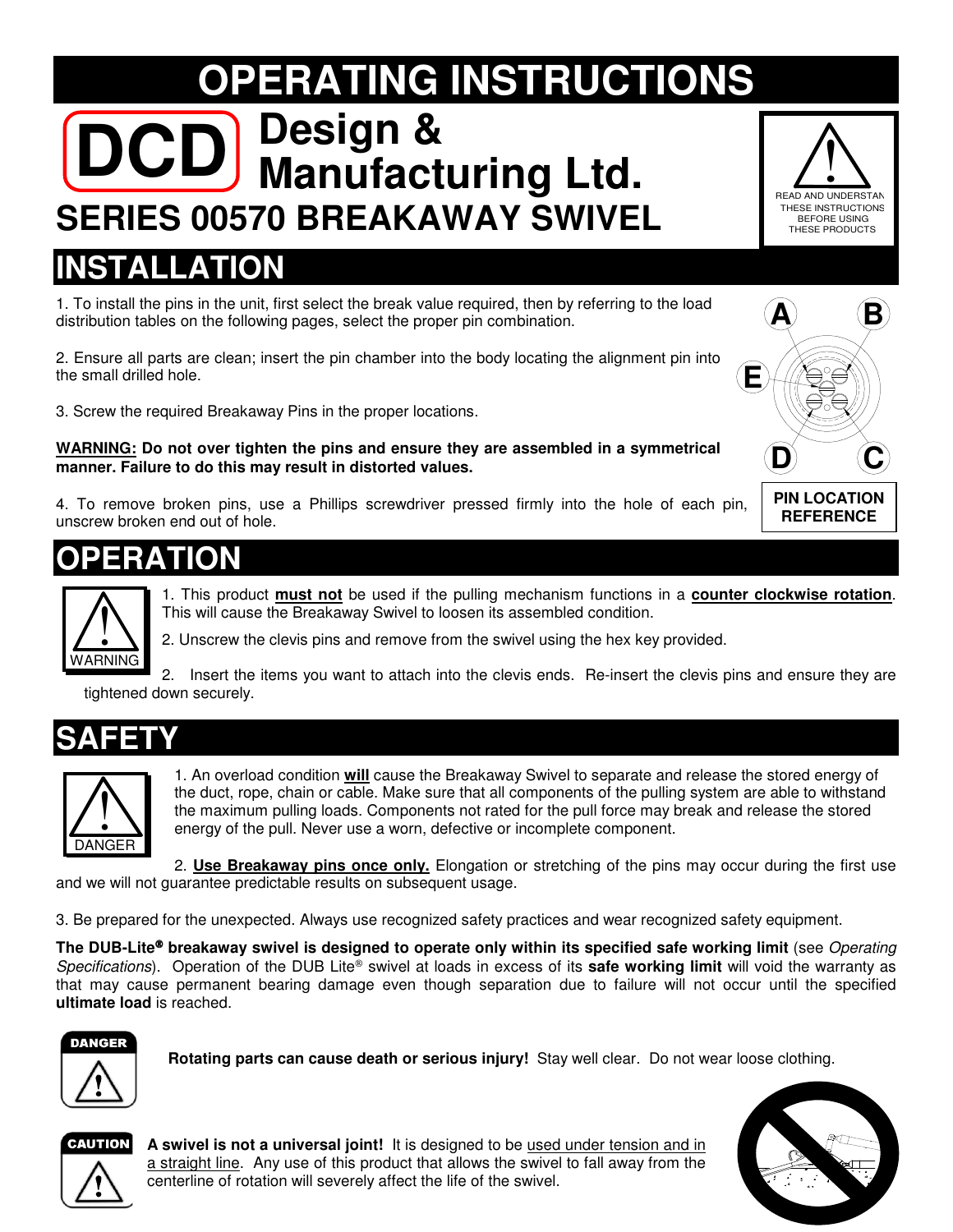## **OPERATING INSTRUCTIONS**

## **SAFETY – continued**

Use the following procedure for attaching the swivel to the reamer. This procedure will ensure maximum safety for personnel in the area of operation and avoid unnecessary side loads on the swivel which may cause permanent damage.



**Step 1** Pre-ream hole to minimum of one drill rod length.

**Step 2** Push reamer back to surface. Attach Dub-Swivel and Duct Puller to reamer.

**Step 3** Pull back **without rotation** for the length of the pre-reamed hole.

**Step 4** Start rotation slowly and continue pullback.



**Make sure that all components of the pulling system are able to withstand the maximum pulling loads**. Components not rated for the pull force may break and release the stored energy of the pull. Never use a worn, defective or incomplete component.



**Be prepared for the unexpected.** Always use recognized safety practices and wear recognized safety equipment.



**Replace worn or damaged clevis pins with only DCD parts.** The Clevis Pin is designed specifically for this application. It is manufactured and heat treated in a manner to satisfy both design requirements and claimed capacities. Use of any other product as a replacement part will void the warranty and may result in property damage, severe bodily harm, or death to operators or persons nearby. In any instances, the DCD warranty will be avoided and DCD will accept no responsibility for product failure or personal injury.



**Do not modify or dismantle the DUB-Lite<sup>®</sup> swivel.** It has been assembled, and inspected and is only covered by a warranty in its "as shipped" form. Any attempt to dismantle or modify the swivel will result in the warranty becoming void.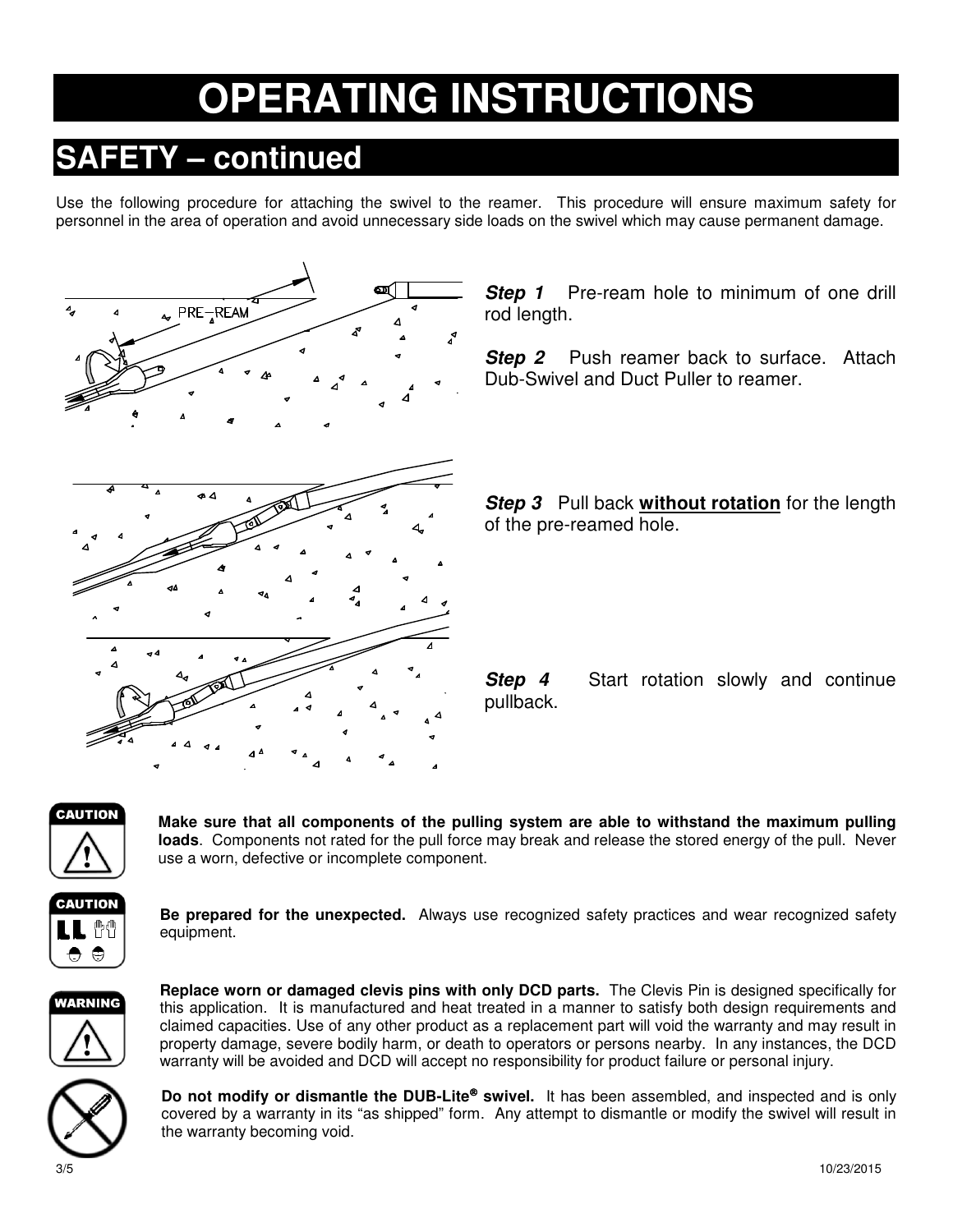### **ERVICE**



1. To maintain this product in the best possible condition, it must be thoroughly cleaned out after each use and a light smear of grease should be applied to the surfaces of the bronze bushing and the Pin Chamber after each use.



After each use, while the machine is still rotating, use a water hose to wash all dirt from the split line groove. Pour oil into the groove and rotate the swivel a couple of turns to protect the seal from drying out.



Assess the condition of the swivel checking for wear and external damage. Check for axial and radial play in the bearings. Replace worn or bent clevis pins.



Lubricate the swivel with lithium-based grease containing an extreme pressure (EP) additive (the swivel has been factory lubricated with Renolit S2TX grease). Do not mix with calcium or other based greases. Use a hand-operated grease gun with slow pumping action. Lack of proper lubrication will shorten the life of the bearings.



A replacement part kit containing bearings and seals is available for the DUB-Lite<sup>®</sup> swivel. Replacement of parts should only be done using this kit and must be installed as per instructions included with the kit. Use of this kit will not extend product warranty unless factory installed. Call the factory toll free at **1-888-794-8357** for factory rebuild service.